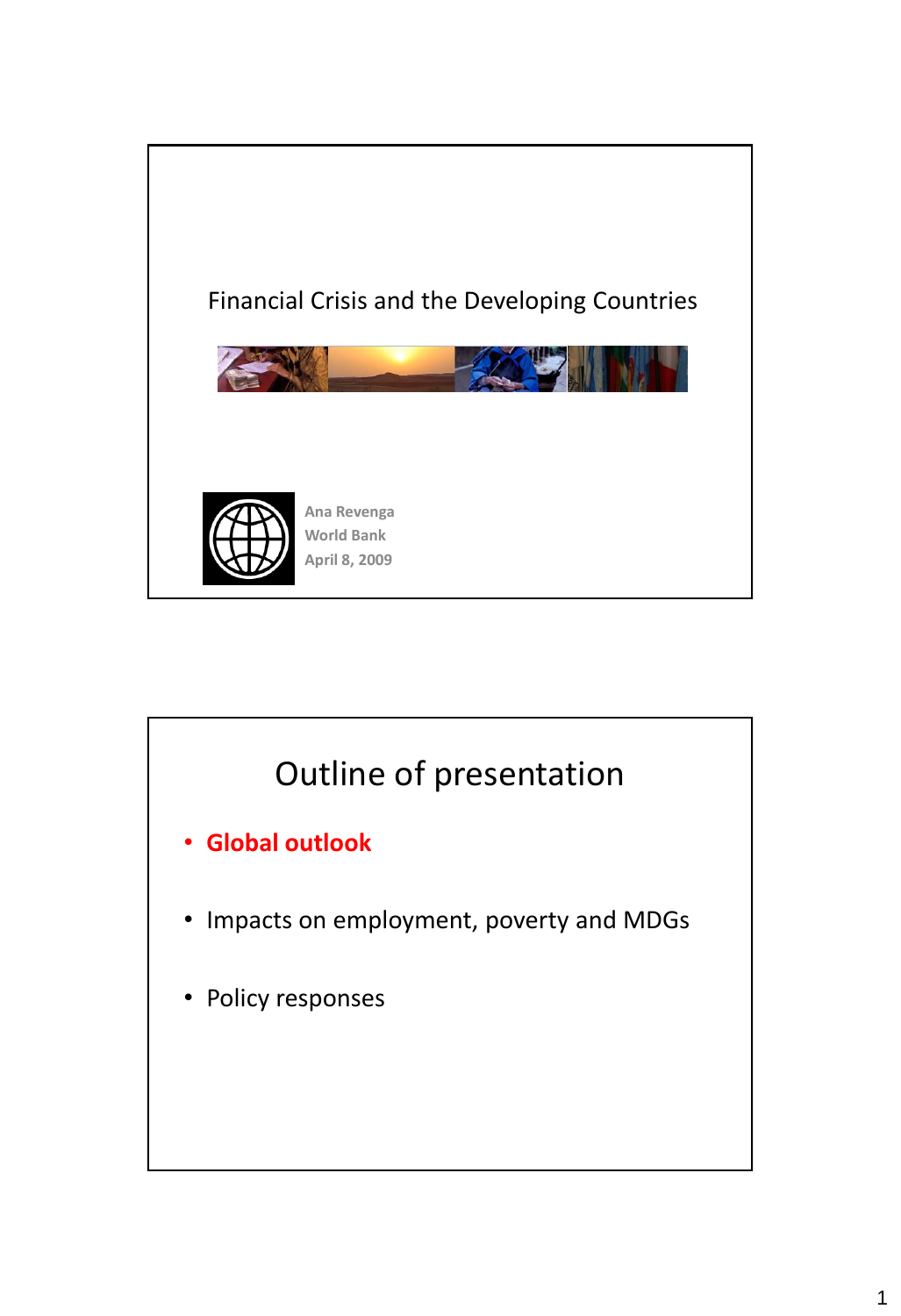

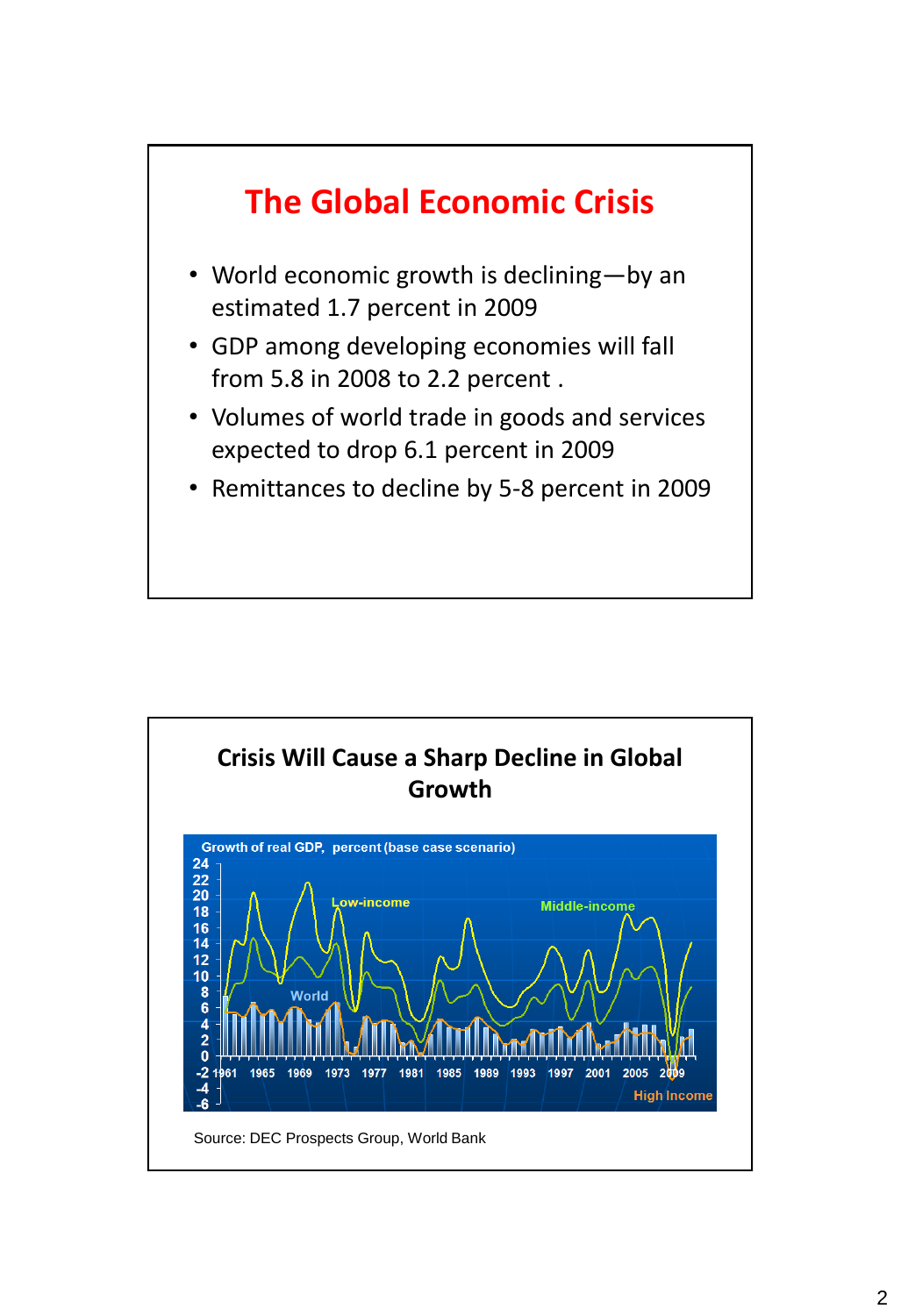

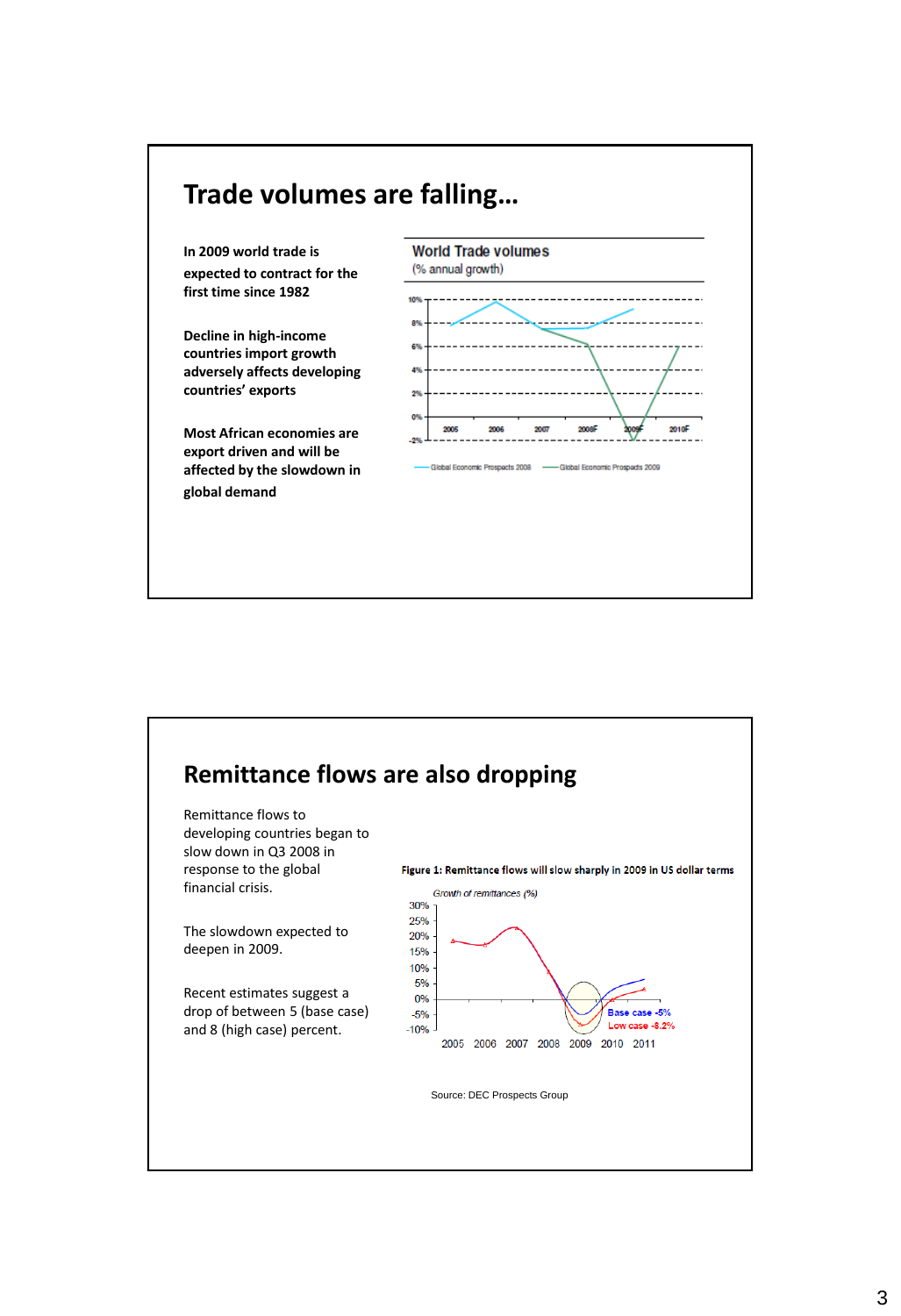

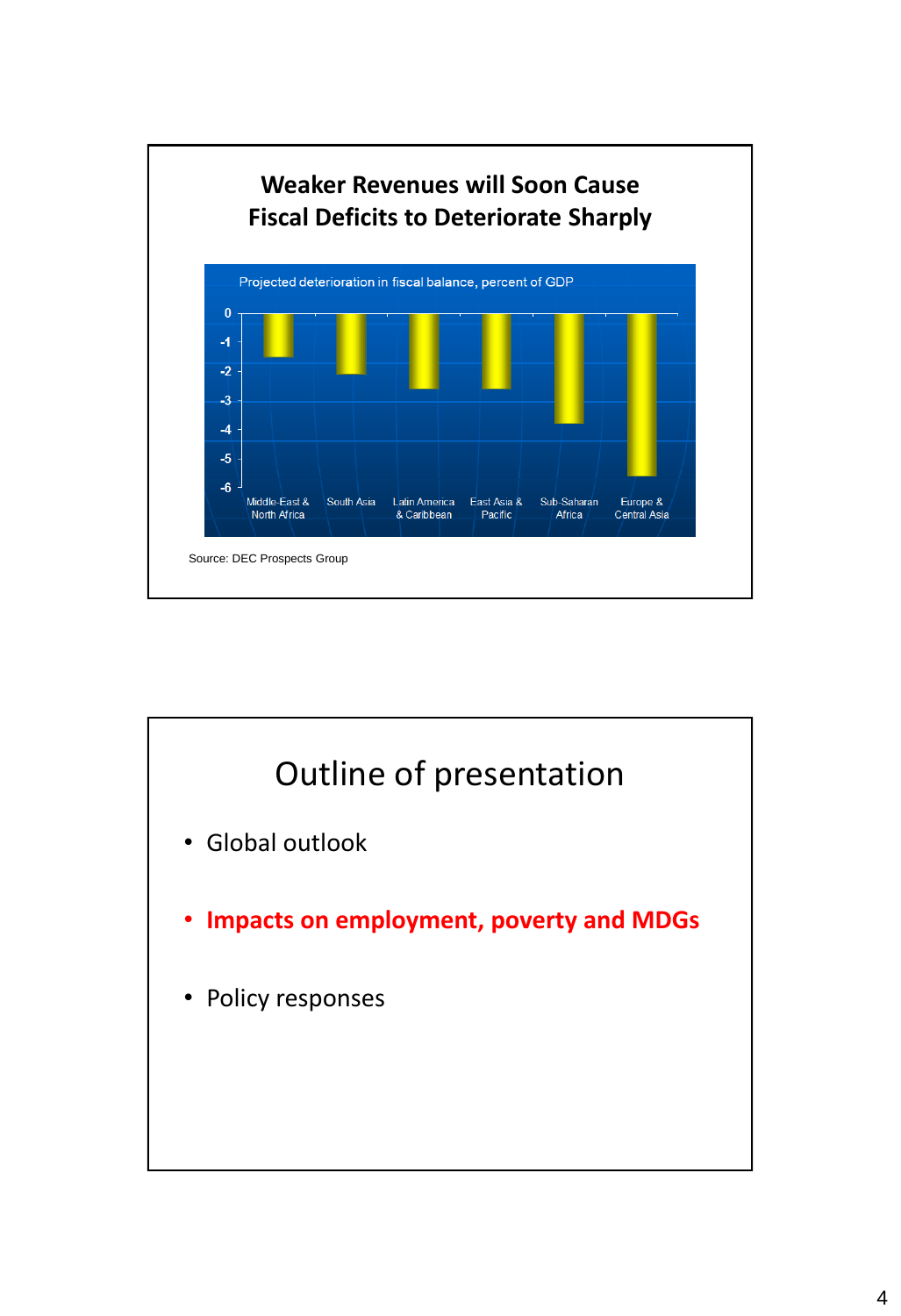

| Wage employment is contracting                                                                                                                                                                                                             |  |
|--------------------------------------------------------------------------------------------------------------------------------------------------------------------------------------------------------------------------------------------|--|
| <b>Mine and smelter</b> closures have lead to job losses: DRC (100,000),<br>$\bullet$<br>South Africa (40,000, nearly 10% of workforce), Zambia (3,000),<br>Chile (2,000) and Mongolia (1,700), and to shorter working time in<br>Armenia. |  |
| In the garment industry: 30,000 workers laid off in Cambodia (10%)<br>$\bullet$<br>of workforce and mainly women), large layoffs in Bangladesh.                                                                                            |  |
| In <b>India &gt;</b> 500,000 job losses reported in last 3 months of 2008 in<br>$\bullet$<br>export-oriented sectors-i.e., gems and jewellery, autos, and<br>textiles.                                                                     |  |
| <b>In China, around 700,000 labor-intensive small- and medium-sized</b><br>$\bullet$<br>firms closed down in the cities of Guangzhou, Dongguan and<br>Shenzhen, total job losses of up to 3 million.                                       |  |
|                                                                                                                                                                                                                                            |  |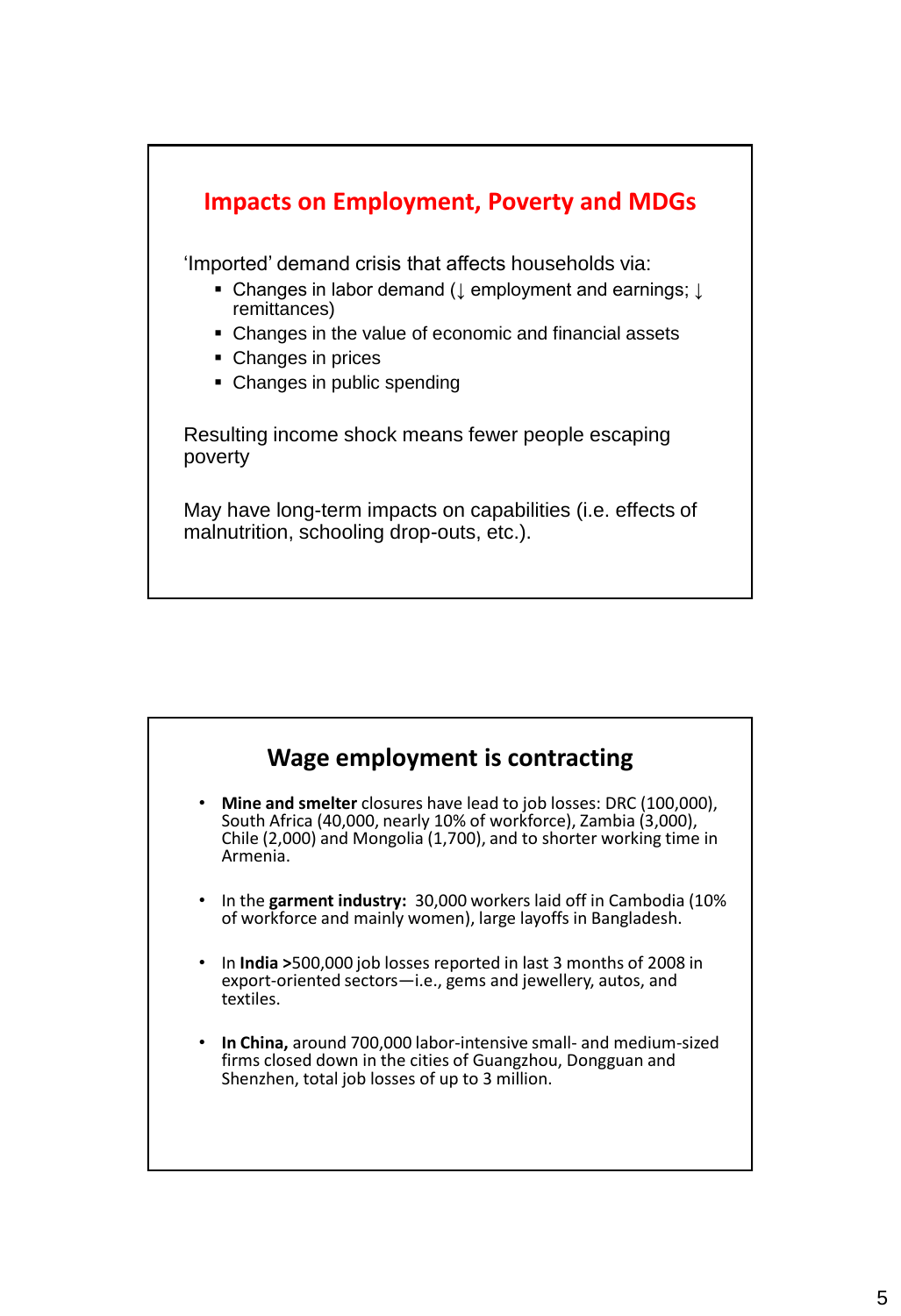## **Unemployment is rising and quality of jobs deteriorating:**

**IL0 recent forecast** (likely underestimation):

- **23 million more unemployed** workers (2009-07) in the **developing** world**:**
	- 11 million in East Asia (up 1 percentage point to 4.5%),
	- 4 million in South Asia (up 0.4 points) and
	- 3 million in Latin America (0.9 points);
- **93 million** additional "**working poor"** (\$1.25 a day):
	- 47 million in South Asia and
	- 24 million in Sub-Saharan Africa.

## **All of which adds-up to more people living in poverty…**

- Growth slowdown means **53 million fewer people** will escape poverty in the developing world at the \$1.25/day line (65 more million people at the \$2/day line)
- In **Sub-Saharan Africa and South Asia** (except India) the growth slowdown essentially eliminates all progress in reducing the number of poor between 2008 and 2009
- In **Europe and Central Asia region**, larger growth slowdowns may lead to actual increases in the poverty rate of 0.5 to 2 percentage points, depending on the severity of the negative growth scenario
	- Armenia: increase of 1.9 percentage points 2009/2008
	- Bulgaria: increase of 0.5 to 1.1 percentage points
	- Turkey: increase of 1.5 percentage points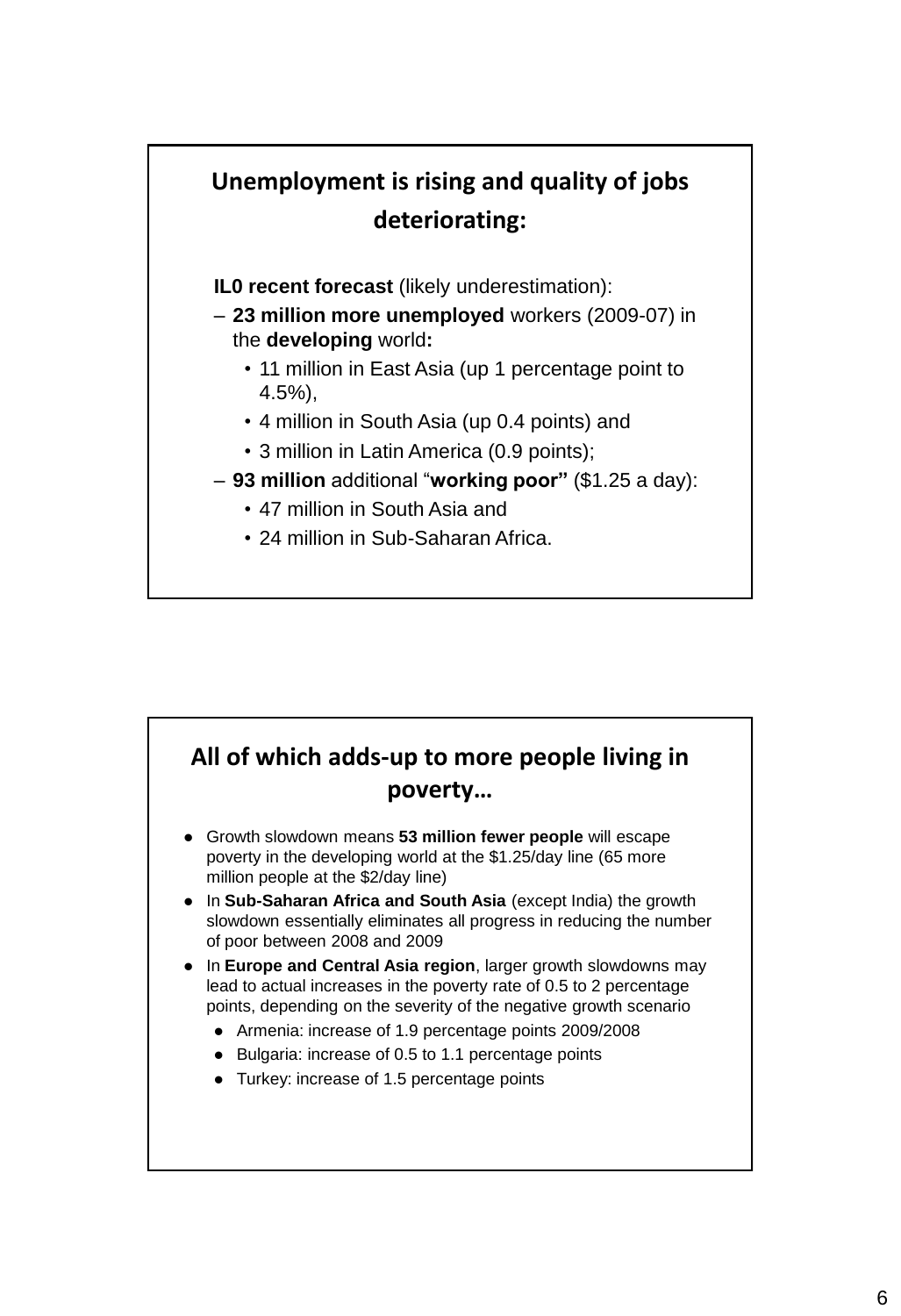

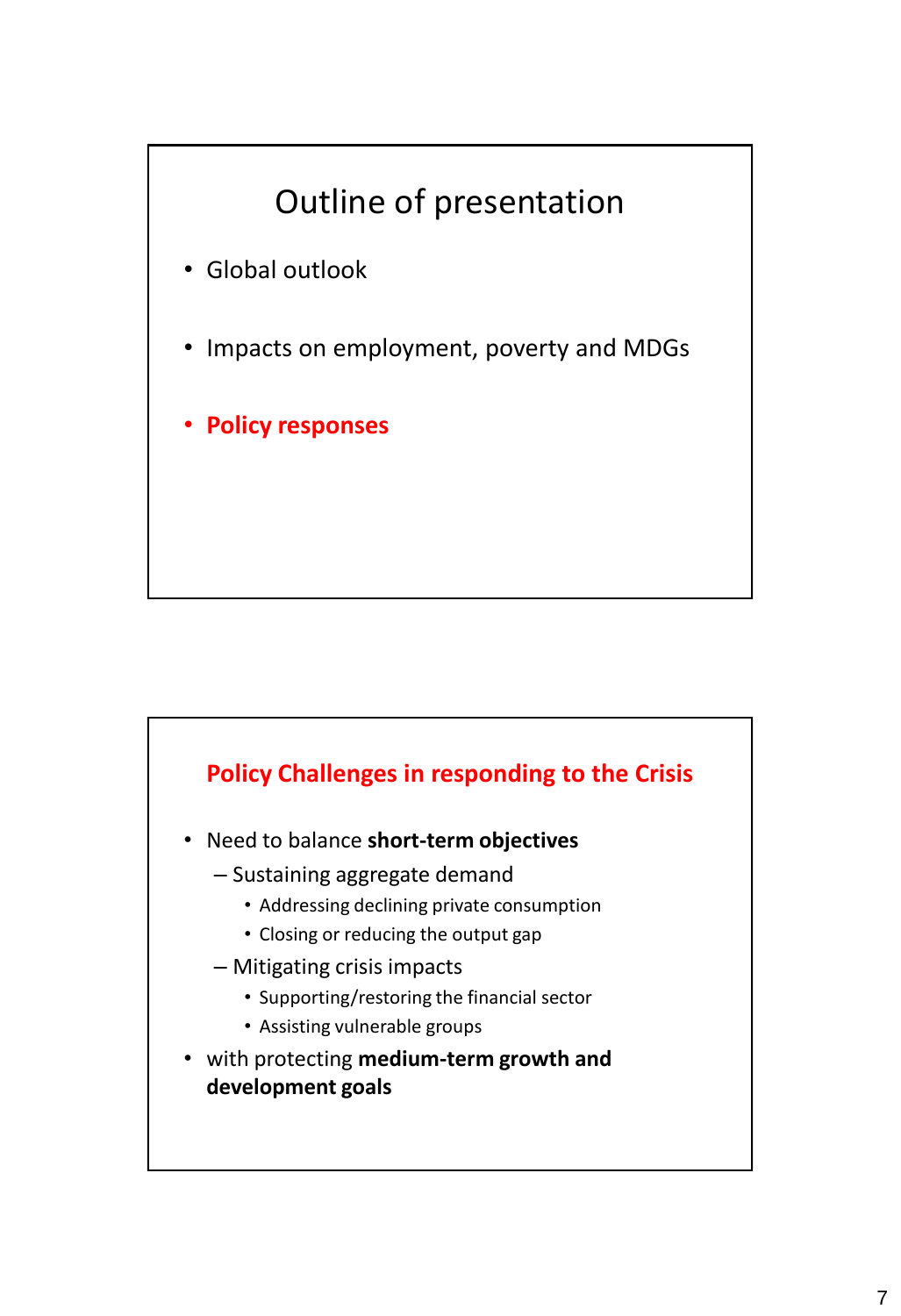